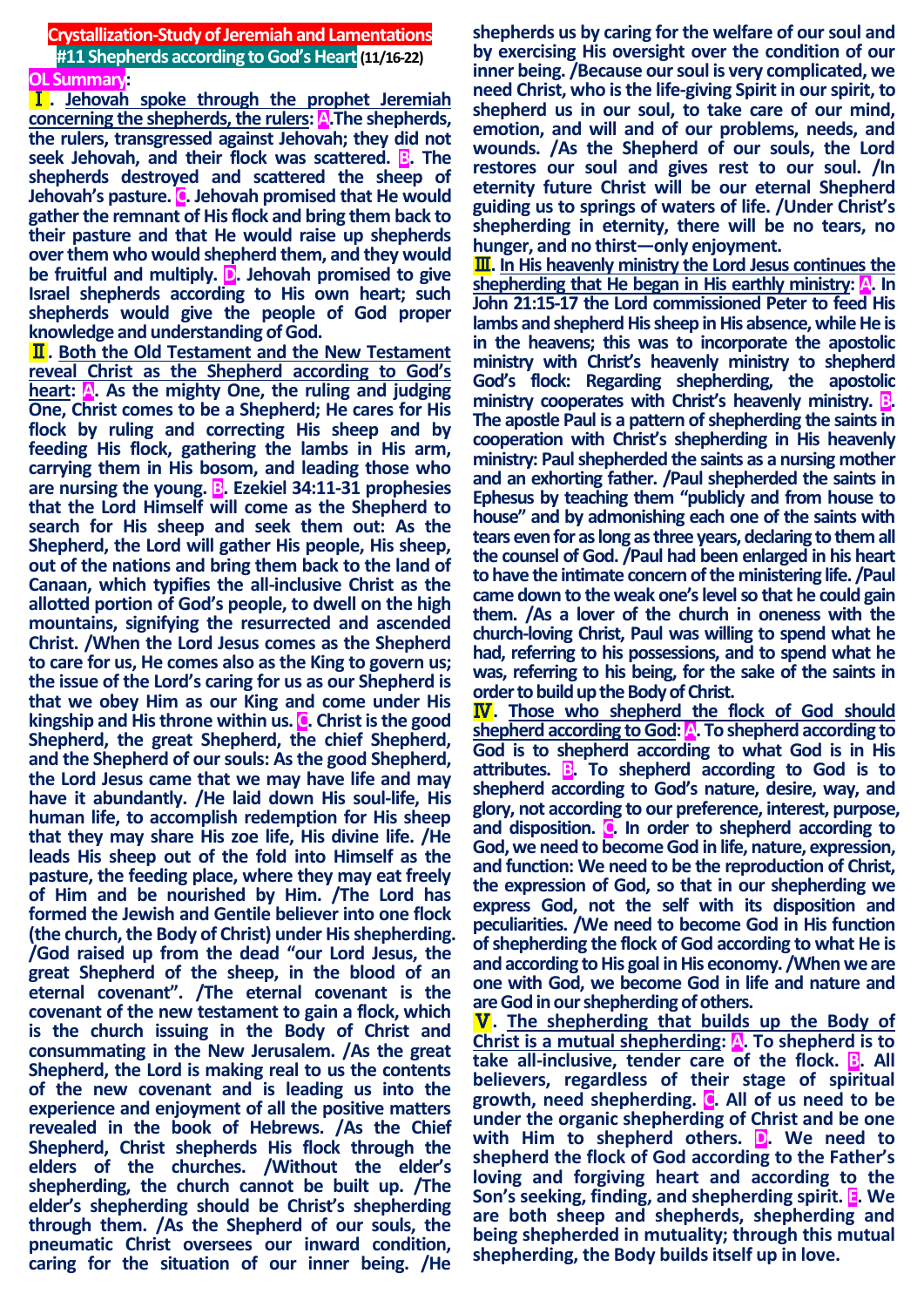## CP1:Lord Jesus as a Shepherd sought you out according to God the Father's choosing. He still cares for you as a Shepherd

OL1: As the mighty One, the ruling and judging One, Christ comes to be a Shepherd; He cares for His flock by ruling and correcting His sheep and by feeding His flock, gathering the lambs in His arm, carrying them in His bosom, and leading those who are nursing the young. Jer. 3:15 And I will give you shepherds according to My own heart, who will feed you knowledge and understanding. Isa. 40:11 He will feed His flock as a Shepherd; in His arm He will gather the lambs; in His bosom He will carry them. He will lead those who are nursing the young.

OL2:As the Shepherd, the Lord will gather His people, His sheep, out of the nations and bring them back to the land of Canaan, which typifies the all-inclusive Christ as the allotted portion of God's people, to dwell on the high mountains, signifying the resurrected and ascended Christ.

In the past, we may have been wild persons who would not listen to the gospel or to the word of God. But in His ruling, Jesus did something to regulate us. His regulating is His shepherding. Many of us were saved because of Jesus' regulating. His regulating shepherds us to bring us into the flock, to get us on the right way, and to adjust us to the proper pace. He is adjusting us not to go too fast or too slow but to take the pace of the flock.

When we were fallen as sinners or when we became backsliders, we were among the nations living like Gentiles. Although we were living like unbelievers among billions of others on earth, the Lord Jesus sought us out and brought us out of the nations, out of the unbelievers. You might have been a school teacher among many others, but you alone were sought out and brought back by the Lord Jesus, who then caused you to be different from the Gentiles. Formerly you were the same as the unbelievers, but one day the Lord Jesus as the Shepherd sought you and brought you out from among the unbelievers and brought you to Himself.

Since the Lord Jesus is our Shepherd taking care of us, we should not worry about our problems or about our living. Instead, we need to learn to put our trust in Him. At the end of the day, it is very good to pray to the Lord as our Shepherd. There is no need to pray at length in a formal, religious way. Simply say, "Lord Jesus, I thank You that I am under Your care. Now I am going to sleep, and I ask You to come and take care of me." Such a simple prayer is good enough. When you wake up in the morning, you say, "Lord, I thank You that I am still under Your care." There is no need to be religious, asking the Lord to protect you and do many other things for you. If you pray in a religious way, the Lord might say, "Child, I know what you need. Do not waste your time.… Simply enjoy My care." The Lord Jesus truly is our Shepherd….Wherever I have gone and wherever I have worked, I have been under His shepherding care.

### Application: New ones and Youth/College students

Lord Jesus, as a Shepherd, has sought you and me out among billions of others according to God the Father's choosing. He did not seek many others around you but He sought you. When you think about it, you'll wonder how marvelous it is. And you will bow down to the Lord and give Him thanks and praises for the grace of His salvation.

A brother's testimony: Before I was saved, I had very little experience of volunteering for something and getting elected by people. I gradually became passive and apathetic, thinking, "I'm not going to get elected anyway". My grades in school gradually declined from the first year of elementary school, and I failed my high school and college entrance exams. I heard the gospel on May 13 (Lord's Day) of my first year in college, met the Lord, and was baptized on the next Lord's Day, May 20. After I was saved, I knew that I had been chosen by the Father in the eternal past, based on the Father's choosing, Lord as the Shepherd, sought me out based on His redemption, and the Holy Spirit enlightened all my inward being and sought me based on the Father's choosing and the Son's redemption. I remembered my descent and unelected history of my eighteen years. I wondered, "I was nobody, but why did God choose me and why did Lord seekme out? One hymn says, "God has chosen me, and Lord has sought me out: 1. I prostrate, Lord, before Thee, Marvel at boundless grace That I, though chief of sinners,Am saved, brought to Thy face. World-loving as a sinner, I never thought of Thee; Encompassing with mercy, Thou sought and came to me 2. Tangled and troubled daily By sins that filled my heart, I never sought Thy freedom, All seeking's on Thy part. Though I did hear Thee calling, I never cared for Thee; I even fought Thy working, Became an enemy 5. Midst men, then, am I better? More noble, then, was I That Thou should'st so be willing To suffer, bleed, and die? When I myself consider, There's nothing to be praised; I wonder at such ransom, And by such love amazed. 12. O Lord. Thy love in vastness I cannot understand: Not seemly I would worship, Nor can I comprehend. Though glory's joy I've tasted, My heart is much too small; I'll sing Thy praises ever, Before Thy throne I'll fall.

Later, during junior year of college, I prayed a consecrating prayer on the veranda of the meeting hall of Church in Taichung, where I was visiting. At that time, I consecrated myself and my whole life to the Lord. Although I sometimes forgot this consecrating prayer, the Lord remembers and has led every day until today and will continue leading me. The Lord is my Shepherd. Hallelujah! Praise the Lord!

Prayer:"Oh Lord Jesus, out of billions of people, the Father has chosen me. And Lord Jesus has sought me as a Shepherd, and the Holy Spirit enlightened all over my heart, seeking me out and bringing me back to the church. I thank the Triune God for the amazing care. As a Shepherd, Lord Jesus still cares for me, so I don't have to worry about my problems, my life, wherever I go or work. Let me learn to trust in the Lord as my Shepherd, Amen!"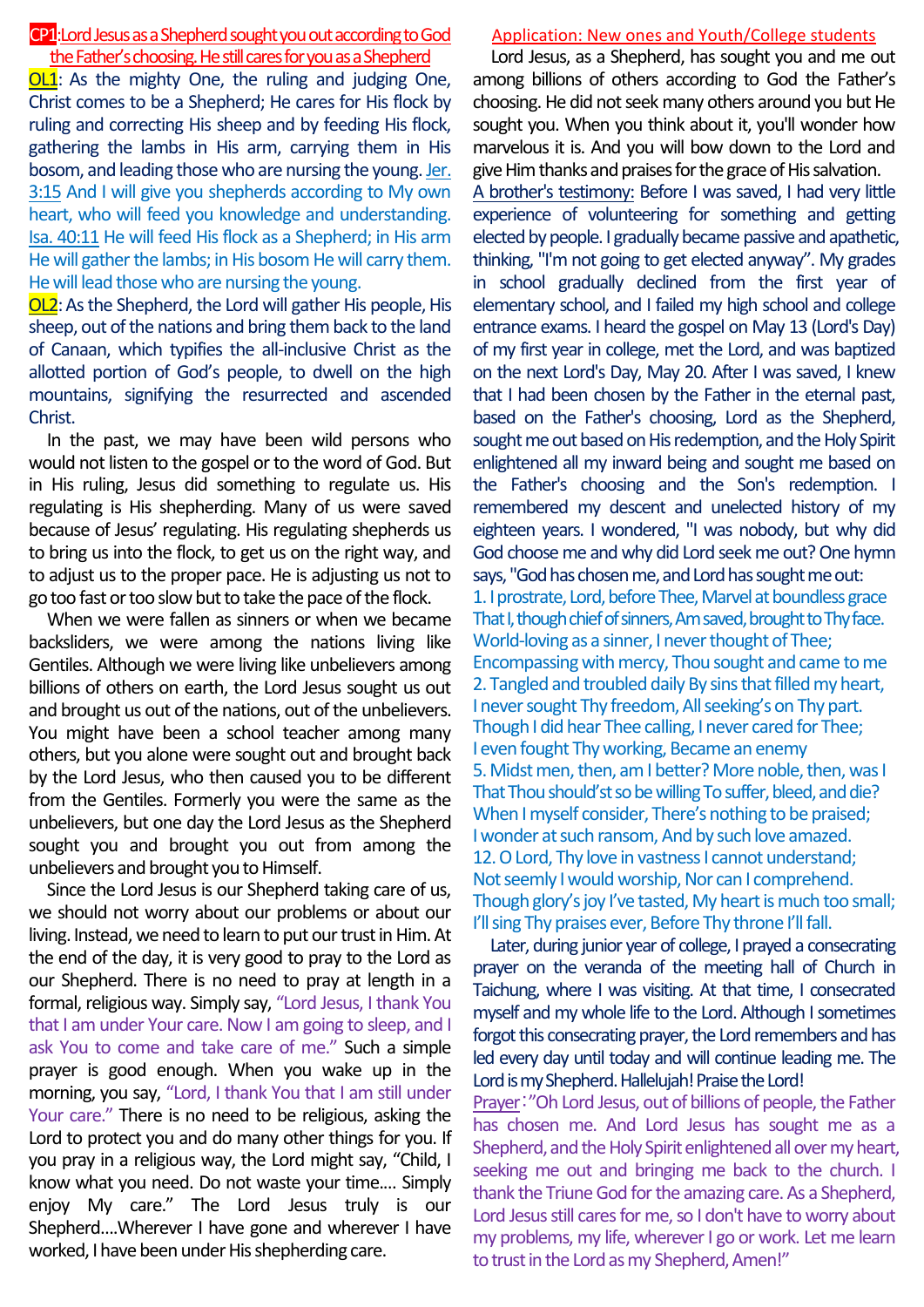CP2: Exercise your spirit and put your mind on the spirit, deny your soul life and experience Christ as a Shepherd who takes care of your complicated soul

**OL1**: Christ is the good Shepherd, the great Shepherd, the Chief Shepherd, and the Shepherd of our souls.

OL2: Because our soul is very complicated, we need Christ, who is the life-giving Spirit in our spirit, to shepherd us in our soul, to take care of our mind, emotion, and will and of our problems, needs, and wounds.

John 10:10 I have come that they may have life and may have it abundantly. 11 I am the good Shepherd; the good Shepherd lays down His life for the sheep. 1Pet. 2:25 For you were like sheep being led astray, but you have now returned to the Shepherd and Overseer of your souls.

A sheep is a regenerated person with the divine life. We all must live by the divine life and thus become genuine, real, and pure sheep…. The flock is produced, kept, maintained, and formed by the divine life. How good it is for brothers to dwell together in unity. However, dwelling in unity simply means to dwell in the divine life. Praise the Lord that in the divine life we are truly one and love one another. This is not possible in our human, psuche life, but only in the divine, zoe life. We receive this zoe life through the redemption accomplished by our Shepherd who laid down His psuche life. He sacrificed His psuche life to accomplish redemption for us all that we might receive Him as our zoe life.

No doubt, the body does give us many problems. Nevertheless, our real problem is in our soul. Our mind, emotion, and will all have problems. Unbelievers are wanderers in the soul, and they do not have a shepherd to take care of them. But…we have a Shepherd who takes care of our soul.

In our experience sometimes we just do not know what to think about. We do not know where to direct our thoughts. This is an indication that our mind needs the Lord Jesus as the Shepherd. I can testify that many times in this kind of situation the Lord Jesus has been a Shepherd to me. As a result of His shepherding our mind is directed and set in the right way.

Our emotion, being complicated, is easily upset. This is especially true of the sisters' emotion. Therefore, we need the Lord Jesus to shepherd us in our emotion. His shepherding comforts our emotion.

As human beings, we often find it difficult to make the right decision. Sometimes the hardest thing to do is to make a decision. Unbelievers have no one to lead them and guide them in making decisions. But we have a Shepherd to lead us and guide us. The Lord's leading and guiding are primarily related to our will. As the living Shepherd, the Lord continually directs our will.

Application to business person/graduate students John 10:11FN "His life": Gk. Psuche, soul-life. As a man, the Lord has the psuche life, the human life, and as God, He has the zoe life, the divine life. He laid down His soul, His psuche life, His human life, to accomplish

redemption for His sheep that they may share His zoe life, His divine life (v.10), the eternal life, by which they can be formed into one flock under Himself as the one Shepherd.

The Bible distinguishes the life of man's soul and the eternal life of God. The soul life is psuche life and God's eternal life is zoe. This distinction is very important in the spiritual experience. As a young business person or researcher, please distinguish psuche, the soul life. And understand that only by forsaking psuche, the soul life, can you supply zoe, God's life to others. Because the life of zoe in man's spirit is surrounded by soul, without denying the soul life, God's life in the spirit cannot come out.

If you can deny the soul life, your soul will be conquered, and the function of the soul will be renewed and uplifted. Please learn as a business person to deny psuche, the soul life and work by zoe, God's eternal life. For example, although you enjoyed the Lord in the morning revival, during the day, in the matter of the business decisions, your soul gets complicated and wander and you cannot make decision or make a wrong decision by being panic.

1Cor. 2:11 For who among men knows the things of man, except the spirit of man which is in him? In the same way, the things of God also no one has known except the Spirit of God. 14 But a soulish man does not receive the things of the Spirit of God, for they are foolishness to him and he is not able to know them because they are discerned spiritually.16 For who has known the mind of the Lord and will instruct Him? But we have the mind of Christ.

Even in your business, call on the name of the Lord in your heart, exercise your spirit, fellowship with the Lord and put your mind on the spirit. These practices may take time to be skillful, but it is not difficult to learn. To make progress by doing is easy and anybody can do this. May the Lord heal the sickness of your old concept of "it is too difficult"! If you put your mind on the spirit and consider the project in your business, you can decide with the mind of Christ. The important point is to stand against your old customs, and practice calling on the Lord's name and short prayer day by day. Doing work out is so easy but it is difficult to practice every day and make it your habit. The exercise of the spirit is the same thing. By this exercise of spirit, your mind, emotion and will can be adjusted, letting you have the mind of Christ and it blesses you. Please exercise your spirit and experience Christ as the Shepherd of the soul.

Prayer:"Oh Lord Jesus, let me learn to deny psuche, the soul life and work by zoe, God's eternal life. By calling on the name of the Lord and practice short prayers daily and exercise my spirit. Heal the sickness of my old concept "It is too difficult" in the soul. Christ as the life giving Spirit in my spirit can shepherd my complicated soul and heal it. Let me consider the business project by putting my mind on the spirit and let me make decision with the mind of Christ."